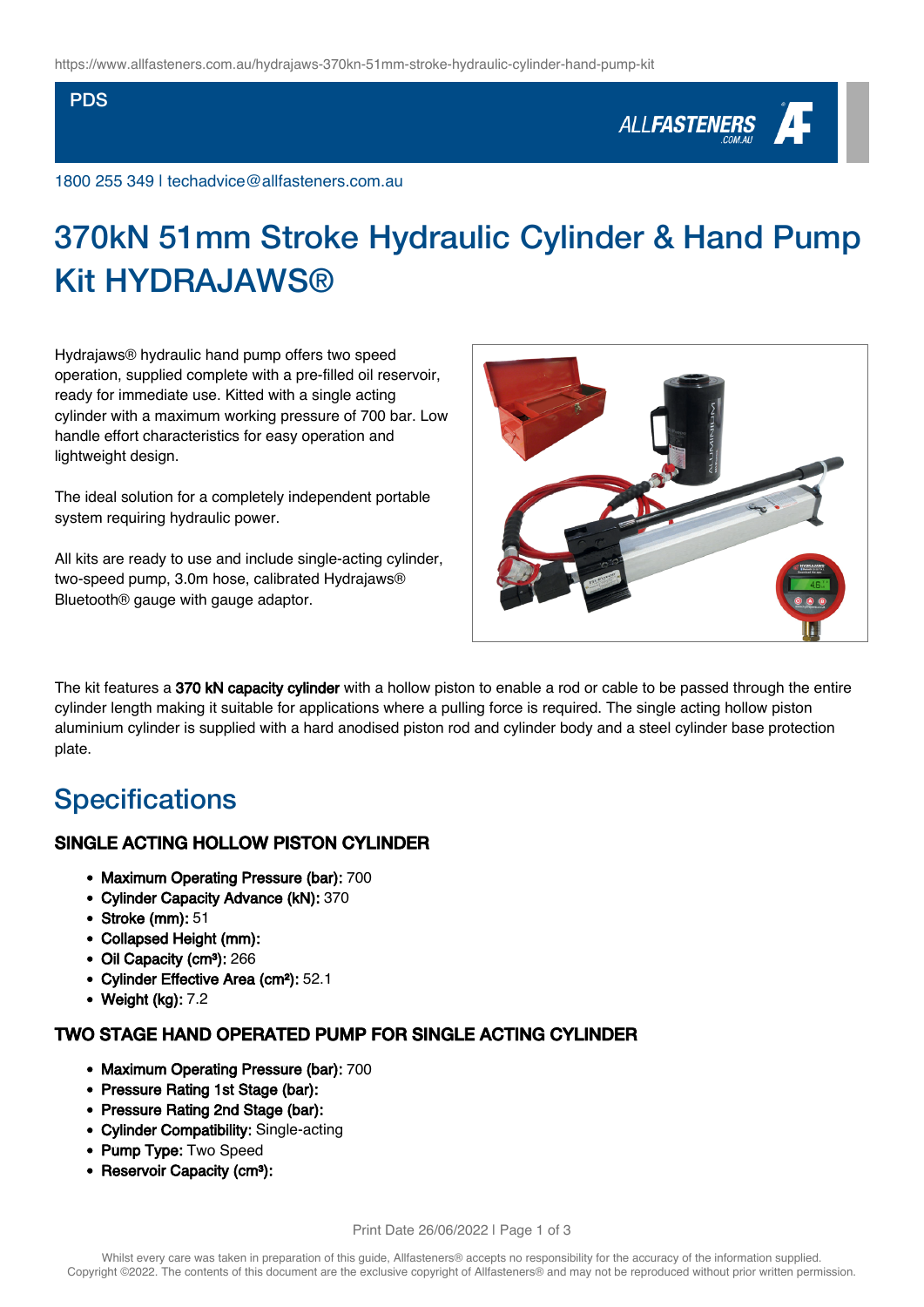**College** 

#### 1800 255 349 | techadvice@allfasteners.com.au

- Usable Oil Capacity (litres): 1
- Maximum Flow at Rated Pressure:
- Oil Displacement Per Stroke (cm<sup>3</sup>):
- Oil Displacement Per Stroke 1st Stage (cm<sup>3</sup>): 12.9
- Oil Displacement Per Stroke 2nd Stage (cm<sup>3</sup>): 2.3
- Maximum Handle Effort (kg): 40
- Piston Stroke (mm):
- Valve Operation: Manual 2-Way
- Power Source: Manual
- $\bullet$  Weight (kg): 4.0